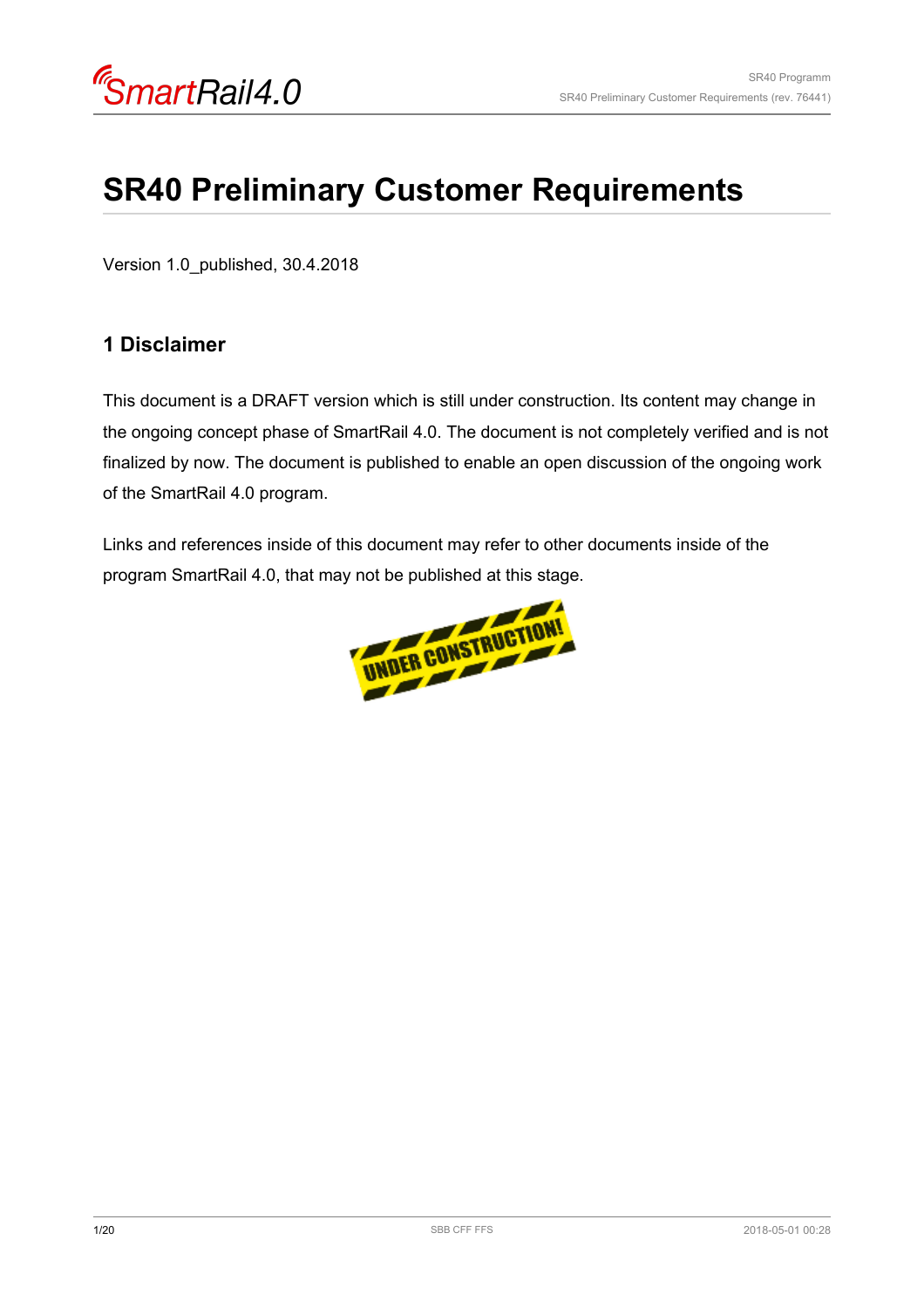

### **2 SR40 Preliminary customer requirements**

The following requirements derived from the preliminary study "Bahnproduktion 3.5", which was the Basis for the decision for the program SmartRail 4.0. The following requirements build part of the mission and the objective for the program SmartRail 4.0 and contain the main premises, main customer requirements, constraints and dimensioning factors.

The term "SR40" is used

# **SRP-3551 - SR40 Preliminary Customer Requirements [**

awaiting approvals **]**

**SRP-3622 - Functional requirements of the functional blocks [** awaiting approvals **]**

**SRP-3701 - Requirements for Traffic Management (TMS) [** awaiting approvals **]**

**SRP-3624 -** Requirements for Planning, scheduling and production preperation (TMS-PAS) **[** awaiting approvals **]**

**SRP-3646 -** TMS shall provide functionality to create commercial schedules and production plans in a highly automated manner **[** awaiting approvals **]**

**SRP-3648 -** TMS shall provide functionality to work with all planning processes on an integrated planning system that avoids manual data transfer and that stores the dependencies between all type of plans. **[** awaiting approvals **]** 

**SRP-3663 -** TMS shall provide planning functionality that works for longterm, midterm and shortterm planning in mostly the same way [**A** awaiting approvals ]

**SRP-3649 -** TMS shall provide functionality to check the feasibility of plans and schedules in an early stage **[** awaiting approvals **]** 

**SRP-3650 -** TMS shall provide functionality to create and assess planning and schedule versions **[** awaiting approvals **]**

**SRP-3664 -** TMS shall provide a electronical access (e.g. Web-Portal) for customers, planners und partners, that are involved in the planning process, to retrieve their requests or commitments electronically [ $\blacktriangleright$  awaiting approvals ]

**SRP-3665 -** TMS shall provide an open interface for systems of customers und partners, that are involved in the planning process, to retrieve their requests,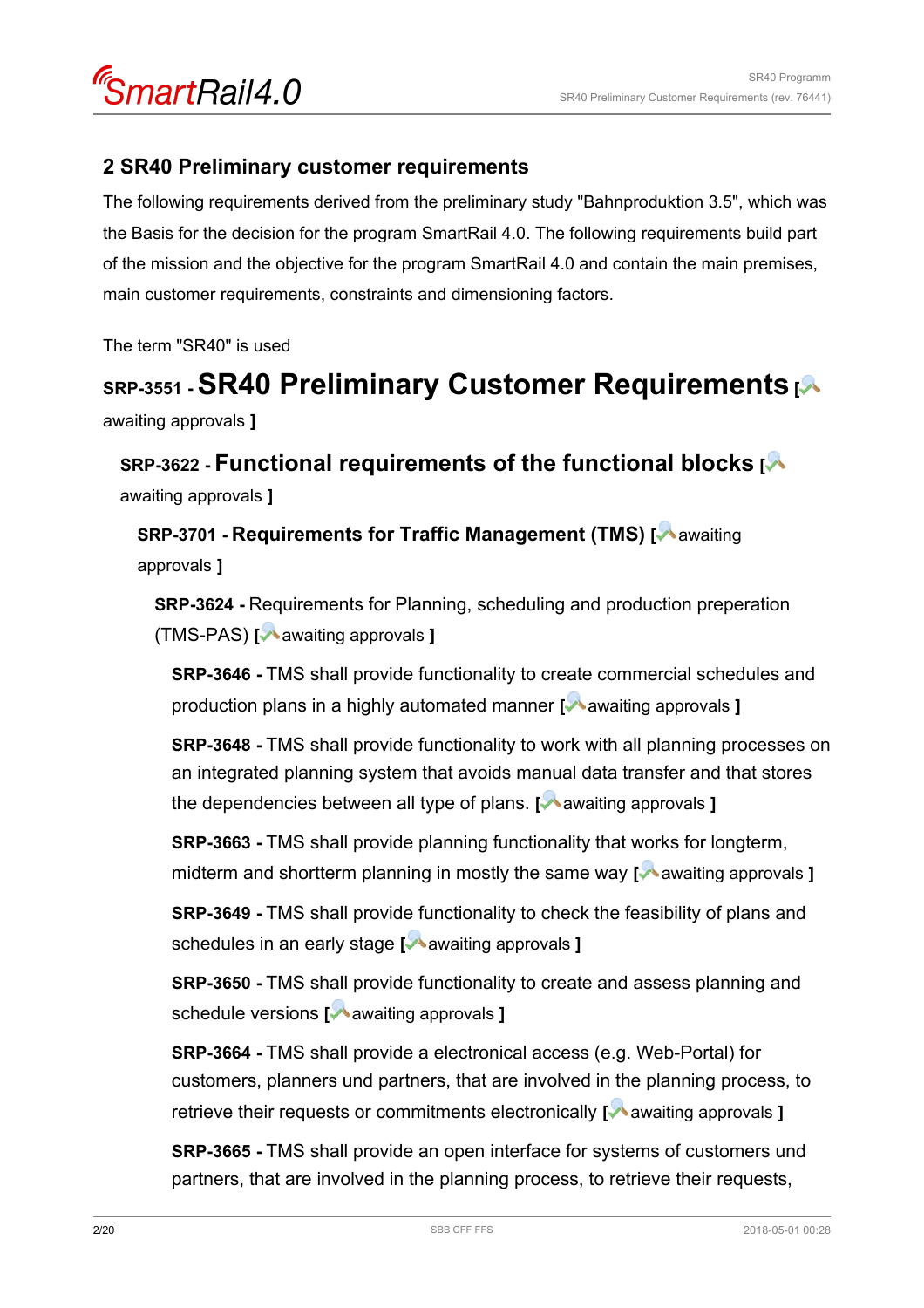artRail4.0

plans or commitments electronically **[** awaiting approvals **]**

**SRP-3651 -** TMS shall provide functionality to assess plans and schedules concerning their impact on cost, punctuality and capacity and to optimize them **[** awaiting approvals **]**

**SRP-3652 -** TMS shall provide functionality to tune or correct the parameters of the automated planning **[** awaiting approvals **]**

**SRP-3758 -** TMS shall provide functionality to identify future traffic conflicts **[** awaiting approvals **]**

**SRP-3759 -** TMS shall provide functionality to solve future traffic conflicts with a high automation grade **[** awaiting approvals **]** 

**SRP-3656 -** TMS shall provide functionality for direct manual commands in form of a short-term planning to EI **[** awaiting approvals **]** 

**SRP-3657 -** TMS shall provide functionality to handle every type of track user (trains, persons, construction sites etc.) concerning the control or allowance for their movements [**A** awaiting approvals ]

**SRP-3666 -** TMS shall provide functionality to automate the communication between all persons in the production in the highest possible economical way **[** awaiting approvals **]**

**SRP-3667 -** TMS shall provide functionality to automatically process requests from production personal in the field [**Maximum** approvals ]

**SRP-3725 -** Adaptive Steering: TMS shall optimize the usage of the steering possibilities (Triage) speed, distance and isolating safety elements on the track **[** awaiting approvals **]**

**SRP-3760 - TMS shall allow every track user to start and end a movement at any** point [**A** awaiting approvals ]

**SRP-3625 -** Requirements for Automatic train operation and driver assistance (TMS-ATO) **[** awaiting approvals **]**

**SRP-3653 -** TMS-ATO shall provide functionality to steer C-DAS-systems and ATO GoA2-Units in the train over open standardized interfaces [Mawaiting] approvals **]**

**SRP-3654 -** TMS-ATO shall be upwards compatible to GoA3 and GoA4 **[**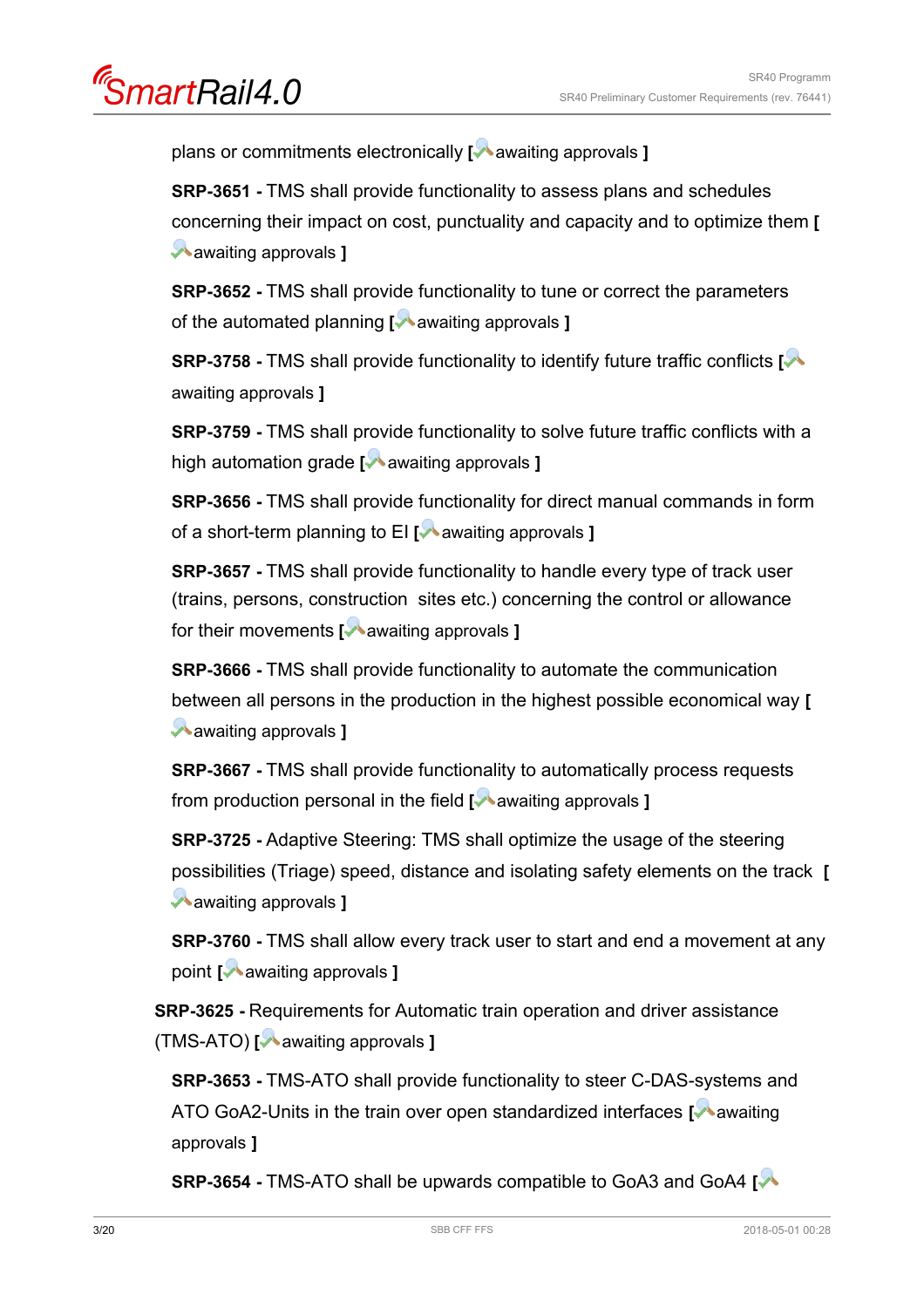nartRail4.0

awaiting approvals **]**

**SRP-3655 -** TMS-ATO shall provide a flexible functionality to communicate with the trains over alternate communication Systems (like GSM-R or public mobile Radio), which can build a redundant communication architecture **[**Aawaiting] approvals **]**

**SRP-3761 -** The ATO onborad unit shall provide open interfaces to automation systems, that steer train formation, brake-checks, train preparation, coupling/decoupling, preparation for parking, parking etc.) **[** awaiting approvals **]** 

**SRP-3762 -** TMS-ATO shall provide open interfaces to automation systems, that handle the passenger exchange at plattforms or passenger movements inside of stations **[** awaiting approvals **]**

**SRP-3763 -** TMS-ATO (Onboard Unit) shall provide the information of onboard sensors over an open interface. This includes sensors that collect information about the environment around the train, about the situation in the train, and about the technical diagnostic of the train. **[** awaiting approvals **]** 

**SRP-3764 -** TMS shall provide open interfaces to the planning systems in shunting yards **[** awaiting approvals **]**

**SRP-3626 - Requirements for the control of the CCS systems (TMS-L) [A awaiting** approvals **]**

**SRP-3658 -** TMS-L shall provide functionality to steer EI by transmitting the elements of a given plan to it as single commands step by step [**A** awaiting approvals **]**

**SRP-3659 -** TMS-L shall provide functionality to use plans sent by for example TMS, RCS or other planning systems, sent over an open and flexible interface **[** awaiting approvals **]**

**SRP-3677 -** TMS-L or other TMS functions shall provide the functionality that today is resided in electronic interlockings or their control-systems today but not safety relevant [ **a** awaiting approvals ]

**SRP-3727 -** TMS-L must be a realtime system able to steer EI in the right speed and with high precision ("meters and seconds") [ awaiting approvals **]** 

**SRP-3728 -** TMS-L must be able to calculate very short movement commends in a high frequency to allow a dynamic steering via EI. [**A** awaiting approvals **]**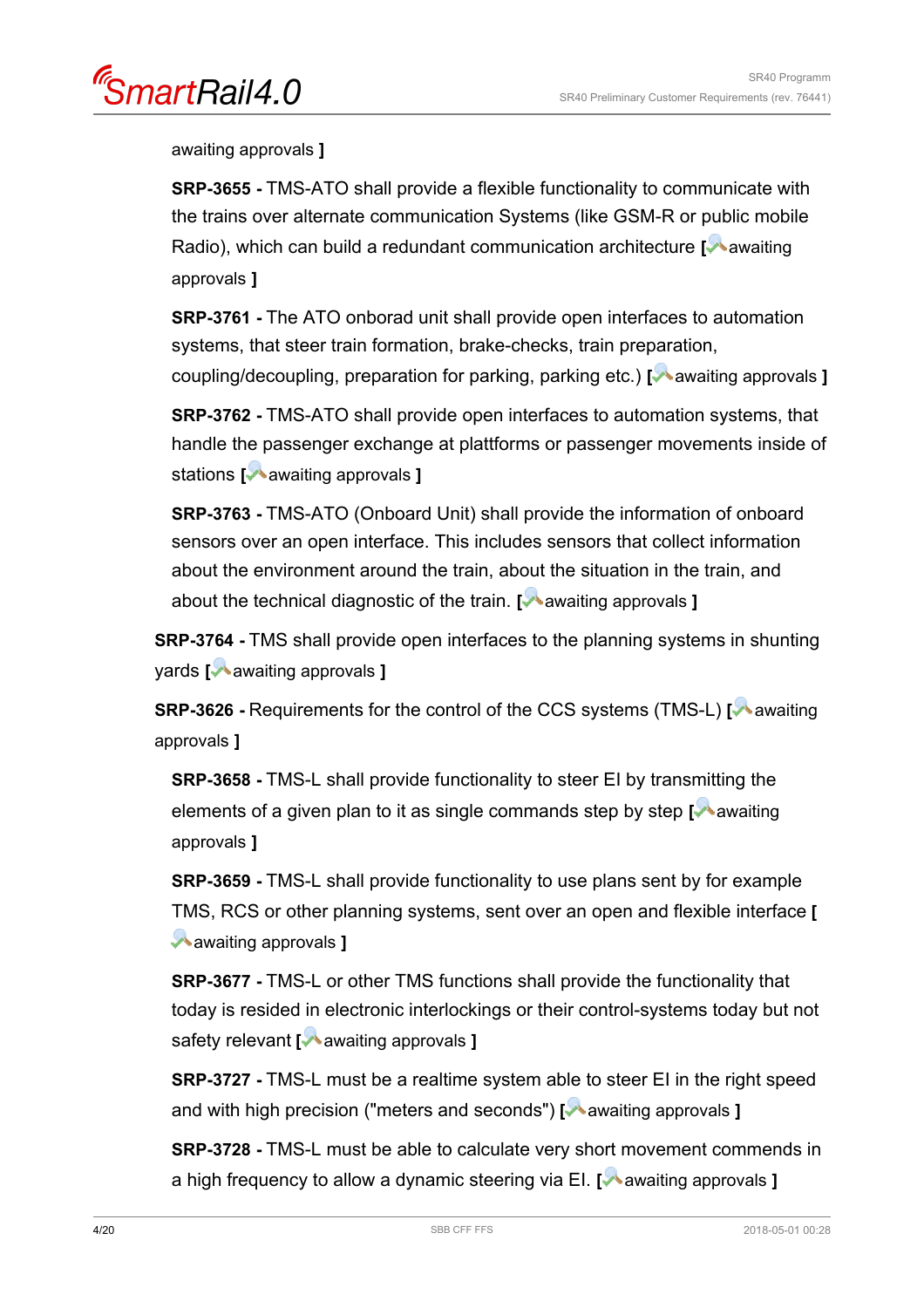**SRP-3627 -** Requirements for Steering of processes in the field (TMS-GLAT, GLAT-Tablet ) **[** awaiting approvals **]**

**SRP-3660 -** TMS-GLAT shall provide functionality to inform persons in the field about the production status over a mobile GLAT enddevice **[**A awaiting approvals **]**

**SRP-3661 -** TMS-GLAT shall provide functionality for user inputs to TMS over a mobile GLAT enddevice **[** awaiting approvals **]**

**SRP-3628 -** Requirements for production status visualization and information in TMS (N.N.) **[** awaiting approvals **]** 

**SRP-3668 -** TMS shall show the production status delivered by EI in different views that are suitable for different operational procedures (e.g. logical track view, geometric track view, statistical view, conflict-view, etc.) [<sup>1</sup> awaiting approvals **]**

**SRP-3669 -** TMS shall provide an open interface to steer and inform systems for customer information **[** awaiting approvals **]**

**SRP-3662** - Requirements for Monitoring and Diagnostics (N.N.) **[** awaiting approvals **]**

**SRP-3670 -** TMS shall provide functionality to show the diagnostic status of trackside assets **[** awaiting approvals **]**

**SRP-3671 -** TMS shall provide functionality to show the diagnostic status of track users **[** awaiting approvals **]** 

**SRP-3672 -** TMS shall provide functionality to show the diagnostic status given by third party systems over an open interface [Mawaiting approvals ]

**SRP-3629 - Requirements for Topology management (TMS-TOPO) [ awaiting** approvals **]**

**SRP-3673 -** TMS-TOPO shall provide the topology information needed in TMS **[** awaiting approvals **]**

**SRP-3682 -** TMS-TOPO shall be able to synchronize its topology with EI-TOPO **[** awaiting approvals **]**

**SRP-3683 -** -TOPO shall have an open interface to synchronize information with third party systems **[** awaiting approvals **]**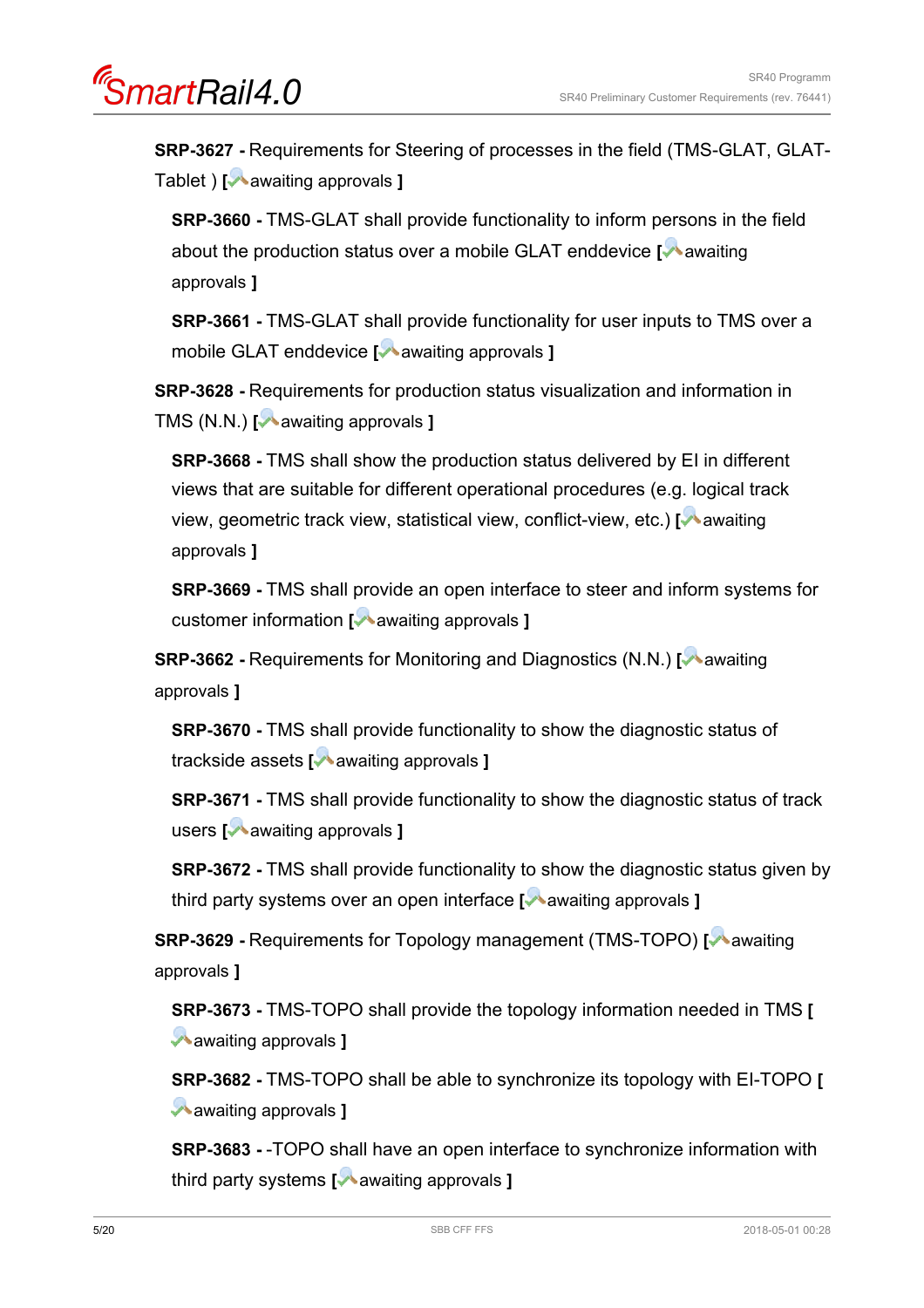### **SRP-3630 - Requirements for the SR40 Safety System (ETCS Interlocking,**

**EI) [** awaiting approvals **]**

**SRP-3631 - Requirements for EI [** awaiting approvals **]** 

**SRP-3674 - EI is the gatekeeper between all trackside management systems** (TMS) and on the other hand all track users und trackside assets (moving and fixed objects). **[** awaiting approvals **]** 

**SRP-3688 -** EI guarantees, that no command is sent from TMS to moving or fixed objects that results in an unsafe situation in terms of the configured safety rules, as long as the track user can guarantee to follow the commands fail-safe and the trackside assets are reacting fail-safe to. [Mawaiting] approvals **]**

**SRP-3689 -** EI guarantees, that TMS receives the full and actual status of all moving and fixed objects including timestamps and outrun status information (e.g. because of lost connection) **[** awaiting approvals **]**

**SRP-3690 -** EI must be able to achieve the safety in every communication based cab signalling train control system, especially and in the first step fully compliant to ETCS L2/L3 (TSI CCS) **[** awaiting approvals **]**

**SRP-3691 - EI shall be an integrated safety system, where interlocking and RBC** functionality is combined [ awaiting approvals ]

**SRP-3765 -** EI shall allow the start and end of movements at any point **[** awaiting approvals **]**

**SRP-3766 -** EI shall provide functionality to safely control any type of movement (from A to B, multiple movements in a range, with/withoput stop allowed, etc.) **[** awaiting approvals **]**

**SRP-3692 -** EI shall calculate safety risks at runtime for every requested operation in a safe manner **[** awaiting approvals **]**

**SRP-3702 -** EI shall be able to work safe with a minimum of prepared configurational data **[** awaiting approvals **]**

**SRP-3703 -** EI shall work safe only with imported topology information (geometric layout, capabilities of sensors and actors), danger patterns, rules for safe reactions, safety assessment rules and exclusion patterns **[** awaiting approvals **]**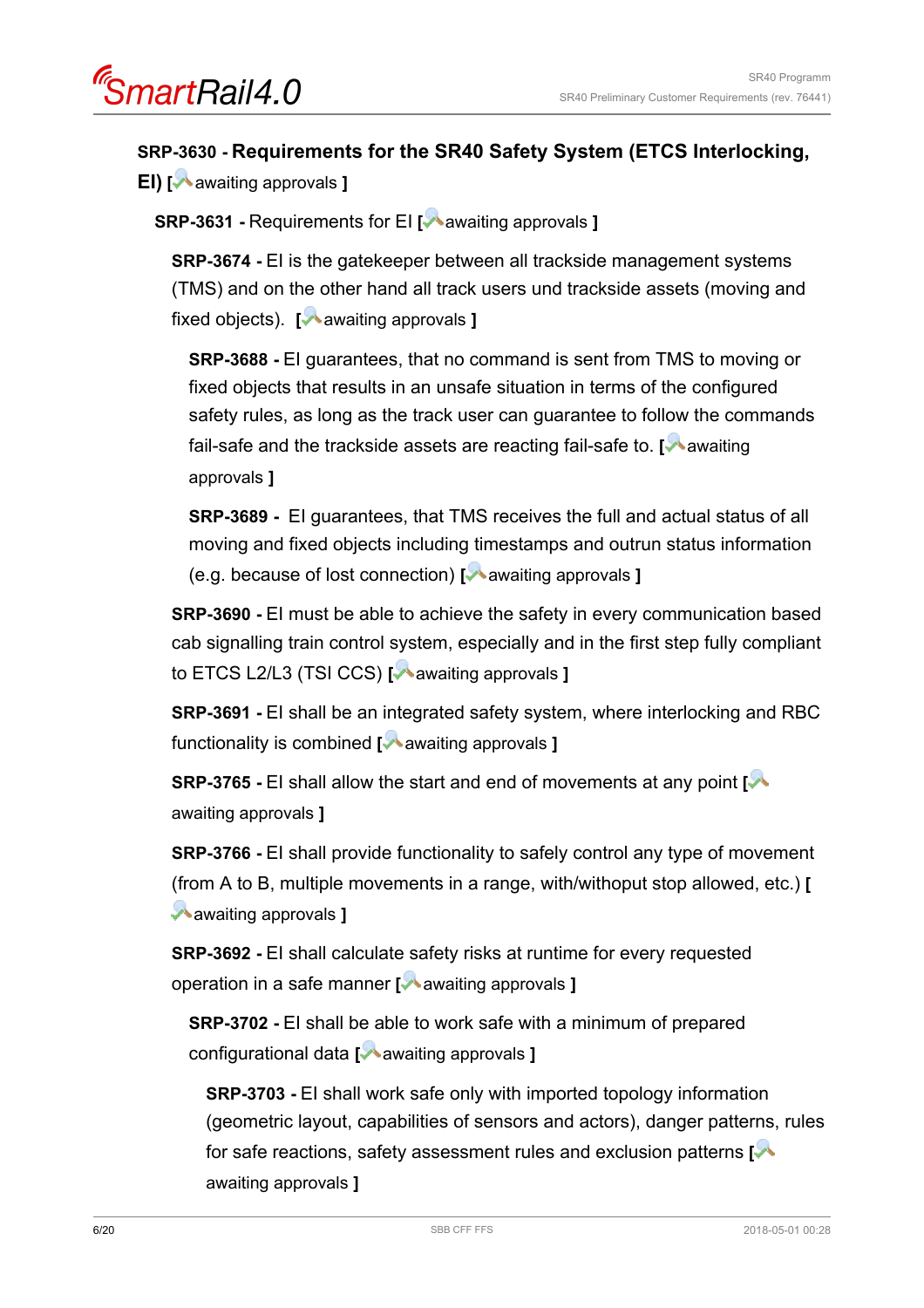artRail4.0

**SRP-3704 -** EI shall provide functionality to manually improve its configuration only in a safe direction on runtime **[** awaiting approvals **]** 

**SRP-3705 -** EI shall use the information of third party systems (no SIL) improve its configuration only in a safe direction on runtime **[** awaiting approvals **]**

**SRP-3706 -** EI shall be able to validate its configuration concerning safety on runtime **[** awaiting approvals **]**

**SRP-3675 -** EI shall have as less as possible non-safety critical functionality **[** awaiting approvals **]**

**SRP-3678 -** EI should be able to be hosted in larger and redundant datacenters **[** awaiting approvals **]**

**SRP-3679 -** EI must be able to connect to legacy interlockings, RBC and trackside assets (excluding main signals) in a safe way [**A** awaiting approvals **]**

**SRP-3680 -** EI shall be able to achieve the safety independent from trackside asset layouts **[** awaiting approvals **]**

**SRP-3681** - EI must be able to achieve the safety at all times independent from operational processes as long as the necessary set of sensor-information and actor-capabilities is provided for this and as long a correct topologyrepresentation is given [ awaiting approvals ]

**SRP-3684 -** EI shall be able to be configured to fulfil different safety levels, that fit to the capabilities set of the available sensor information **[** awaiting approvals **]**

**SRP-3685 -** EI shall be able to be configuredto fulfil different safety levels, that fit to the capabilities set of the available actors [ awaiting approvals ]

**SRP-3686 -** A correct topology representation is given if it has no faults that can provoke an unsafe situation **[** awaiting approvals **]**

**SRP-3687 -** EI must be able to handover the safety responsibility to local safety actors in a safe way **[** awaiting approvals **]**

**SRP-3729 -** EI shall provide a function for safe movements in absolute and relative braking distance **[** awaiting approvals **]**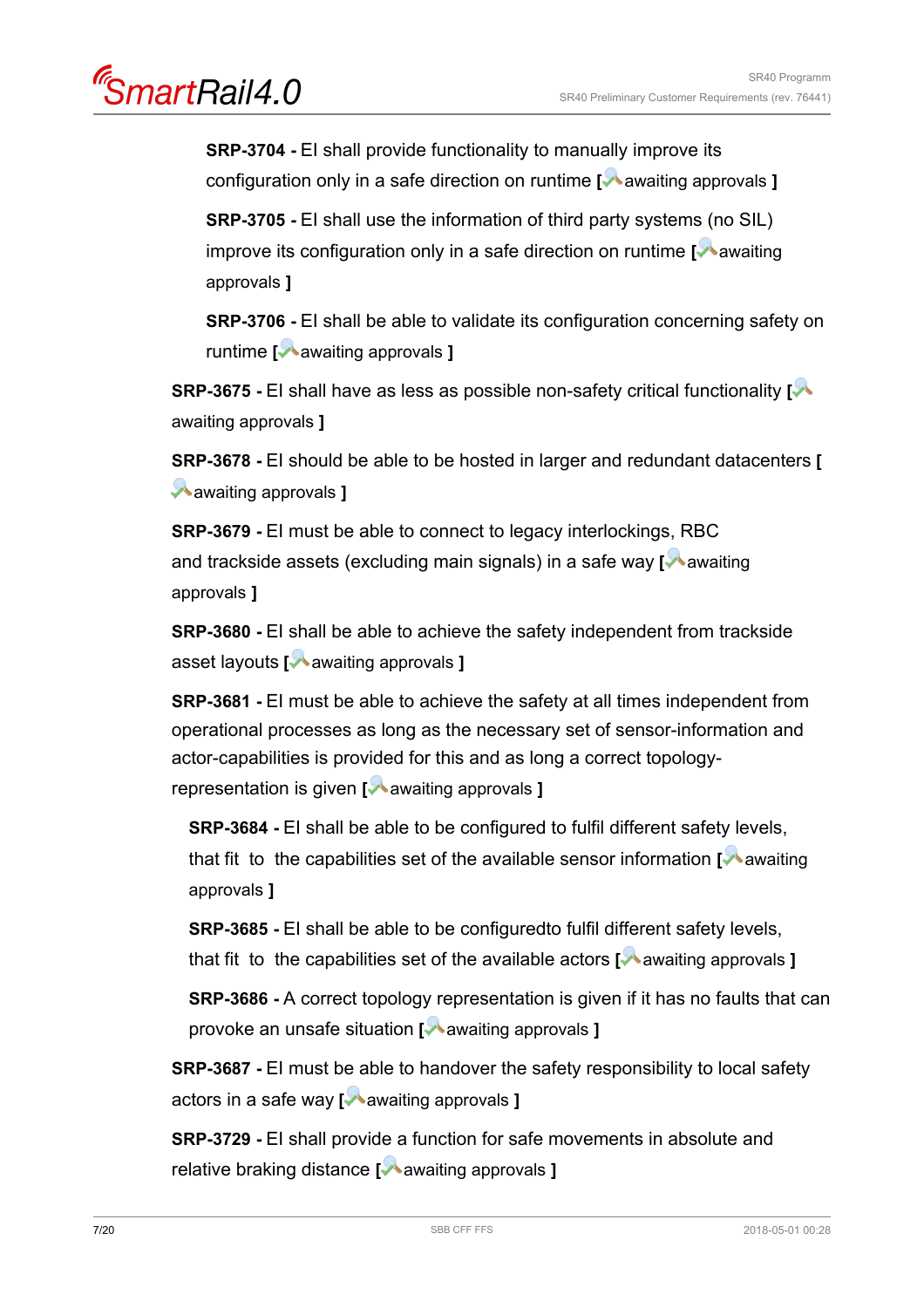**SRP-3749 -** Requirements for EI-MTC **[** awaiting approvals **]**

**SRP-3694 -** EI shall have an open interface to mobile traffic control systems ("MTCs", e.g. systems that use a safe tablet for signalisation or as an command MMI, which have localisation functionality) [**A** awaiting approvals ]

**SRP-3695 -** EI shall provide an open interface to traffic control systems only based on mobile tablets and safety servers. **[** awaiting approvals **]**

**SRP-3750 -** EI-MTC shall provide functionality to get rid of shunting signals and boards **[** awaiting approvals **]**

**SRP-3751 -** EI-MTC shall provide warning functionalities for trackusers with GLAT-compatible enddevices [ **a** awaiting approvals ]

**SRP-3700 - EI shall provide the server functionality as a MTC server, providing** an open interface to MTC clients [ awaiting approvals ]

**SRP-3734 -** EI-MTC shall be available alone (minimum dependencies) to be a redundant safety layer and a fallback in the case of system failures in SR40. **[** awaiting approvals **]**

**SRP-3697** - EI shall provide the functionality to automate the shunting process over MTCs **[** awaiting approvals **]**

**SRP-3696 -** EI shall provide the functionality to provide warning functions over MTCs **[** awaiting approvals **]**

**SRP-3676 -** Requirements for Safety control (EI-SL) **[** awaiting approvals **]**

**SRP-3730 - EI-SL shall provide a functionality, where the safety of a requested** operation (TMS) is assed at runtime by a generic rule based risk-function. **[** awaiting approvals **]**

**SRP-3632 -** Requirements for Actor control (ES-COM) **[** awaiting approvals **]**

**SRP-4752 -** ES-COM shall provide functionality to send a operational command to different actors (Systems or people) with different capabilities **[**Aawaiting] approvals **]**

**SRP-3633** - Requirements for Object identification (EI-OI) **[** awaiting approvals **]** 

**SRP-3731 -** EI-OI shall deliver the Identification, trackusage (footprint), speed, status, capabilties and type-information of every track user that is registered **[** awaiting approvals **]**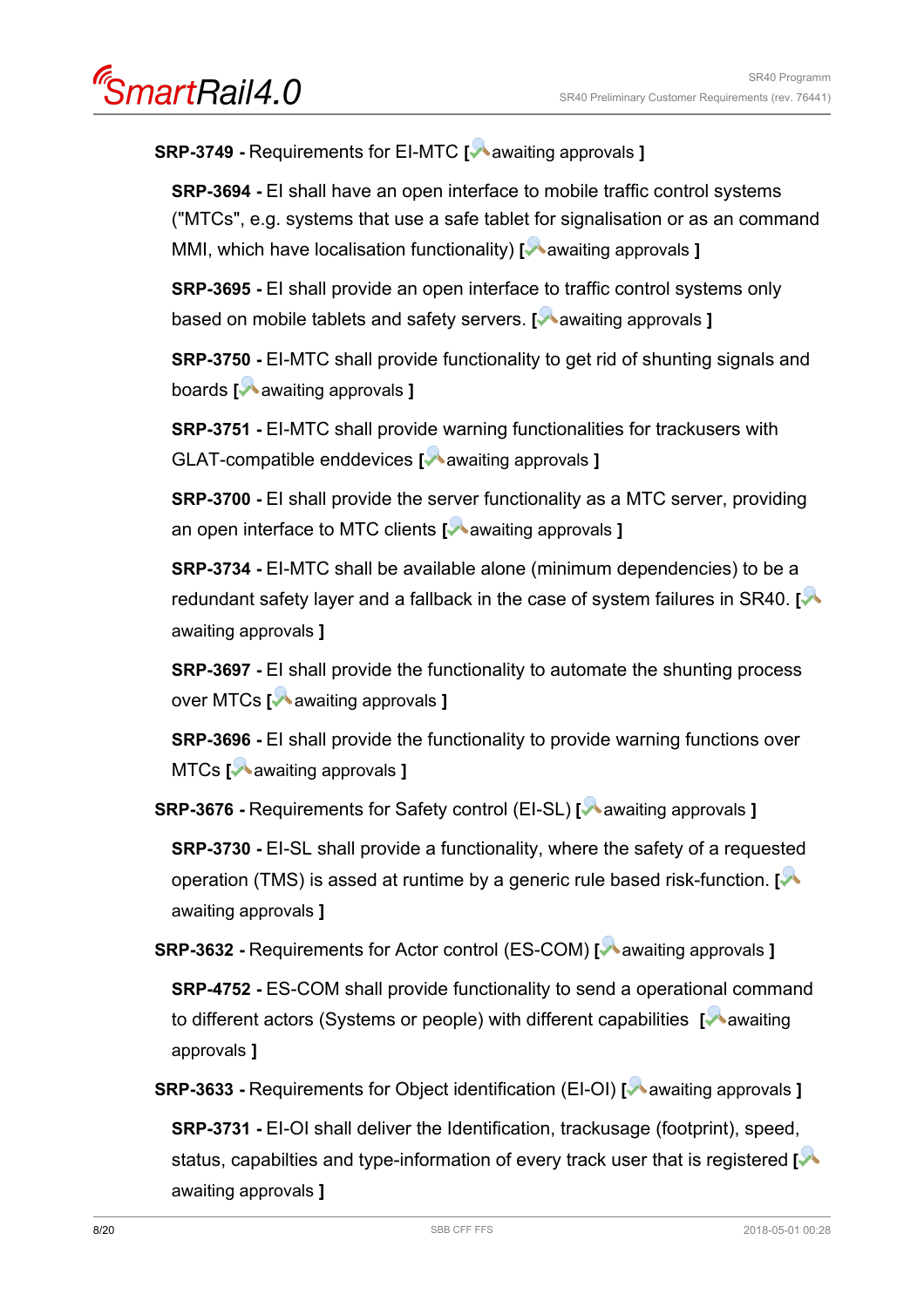artRail4.0

**SRP-3732 -** EI-OI shall deliver the information, when a registered track user can't be localized **[** awaiting approvals **]**

**SRP-3733 -** EI-OI shall provide open interfaces and a sensor fusion functionality, that allows the combined usage of legacy train detection systems and new geometric or block bases localisation systems (onboard or trackside) [<sup>1</sup> awaiting approvals **]**

**SRP-3634 - Requirements for Monitoring of danger patterns (EI-SM) [A awaiting** approvals **]**

**SRP-4753 - EI-SM shall allow the definition of danger patterns in the production** as configuration data. A danger pattern is a constellation of conditions of track users and trackside assets and their change in time. **[Magailarity approvals ]** 

**SRP-4754 - EI-SM shall invoke the appropriate safe reaction for a danger pattern.** The safe reaction can be described via configuration data. **[** awaiting] approvals **]**

**SRP-4755 - EI-SM monitors the completion of safe reactions <b>[** awaiting approvals **]**

**SRP-3635 - EI Requirements for safe operations in the field <b>[** awaiting approvals **]** 

**SRP-4756 -** EI shall have functionality to control safe movements of people on the track **[** awaiting approvals **]**

**SRP-3636 -** Requirements for correct topology data for safe applications (EI-TOPO4) **[** awaiting approvals **]**

**SRP-4757 -** TOPO4 shall provide a data representation of all trackside assets (geometry, capabilities, properties, events, connection, functional relations) that are safety relevant or are used by EI. **[** awaiting approvals **]**

**SRP-4758 -** TOPO4 shall assure a very high data quality (assumed: 1 safety relevant data fault in 20 years). **[** awaiting approvals **]**

**SRP-4759 -** TOPO4 shall provide technologies to automatically acquire the topology data **[** awaiting approvals **]**

**SRP-3638 -** Requirements for trackside objects control (Object Controller, OC) **[** awaiting approvals **]**

**SRP-4761 -** OC shall allow an industrial migration process (fast, low cost) **[**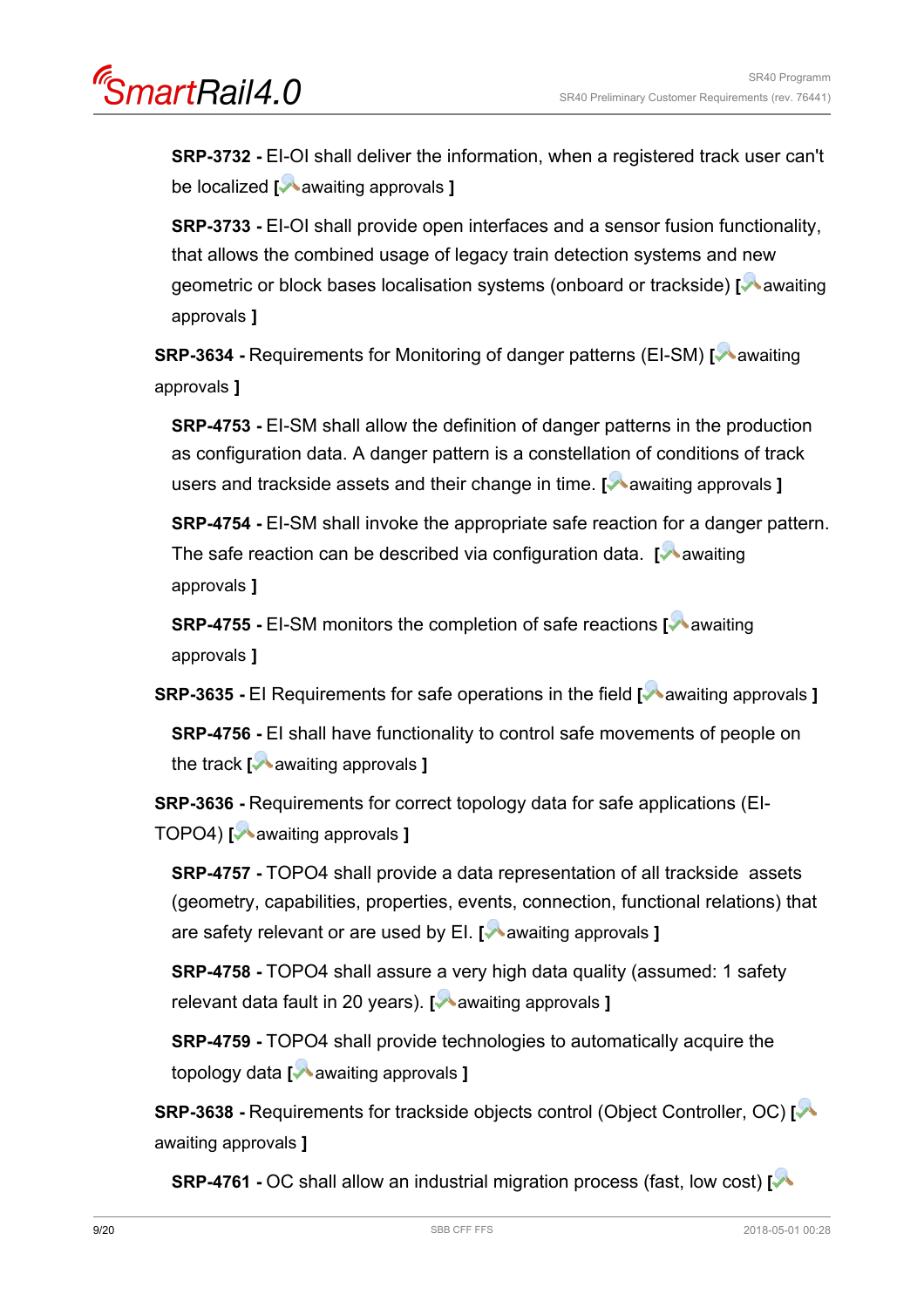nartRail4.0

awaiting approvals **]**

**SRP-3698 -** OC must be able to connect two or more interlockings to the same trackside asset and to switch between them in a safe way [**A** awaiting approvals ]

**SRP-3699 -** OC must provide one interface to EI which fulfils the "open safety" ( **E** [SRP-3301](https://trace.sbb.ch/polarion/#/project/SR40_Programm/workitem?id=SRP-3301)) requirements **[** awaiting approvals **]** 

**SRP-3639 -** Requirements for safe control of human actions in the track (EI via GLAT Tablet): EI shall provide warning and Information functionality. [Mawaiting] approvals **]**

# **SRP-3640 - Requirements for Safe localisation of objects in the track**

**(GLAT) [** awaiting approvals **]**

**SRP-3735 -** GLAT shall provide a **g**eneric platform for **l**ocatable enddevices on which safe and unsafe **a**pps for **t**raffic control and management can be executed on the same enddevice. [**A** awaiting approvals ]

**SRP-3736 - GLAT shall have an open interface to EI fulfilling the open safety** requirements [**A** awaiting approvals ]

**SRP-3737 - GLAT shall provide the functionality to EI to locate freely moving** objects near to the track or on the track. **[** awaiting approvals **]**

**SRP-3738 -** GLAT shall provide server-functionality to register, supervise and locate all enddevices in realtime [ awaiting approvals ]

**SRP-3739 -** GLAT shall notify EI if an registered enddevice is not locatable any more. **[** awaiting approvals **]**

**SRP-3740 - GLAT** is a safe system concerning the server functionality  $\sim$ awaiting approvals **]**

**SRP-3741 -** GLAT enddevices shall provide functionality for the safe display of information (actual, correct) and safe user input (double checked), that cannot be influenced by software on the enddevice in any way. [**A** awaiting approvals **]** 

**SRP-3742 -** GLAT enddevices shall safe provide localisation information to the server concerning the reliability of the precision of this information **[** awaiting approvals **]**

**SRP-3743 - GLAT endevices shall allways provide the functionality to warn** their users. **[** awaiting approvals **]**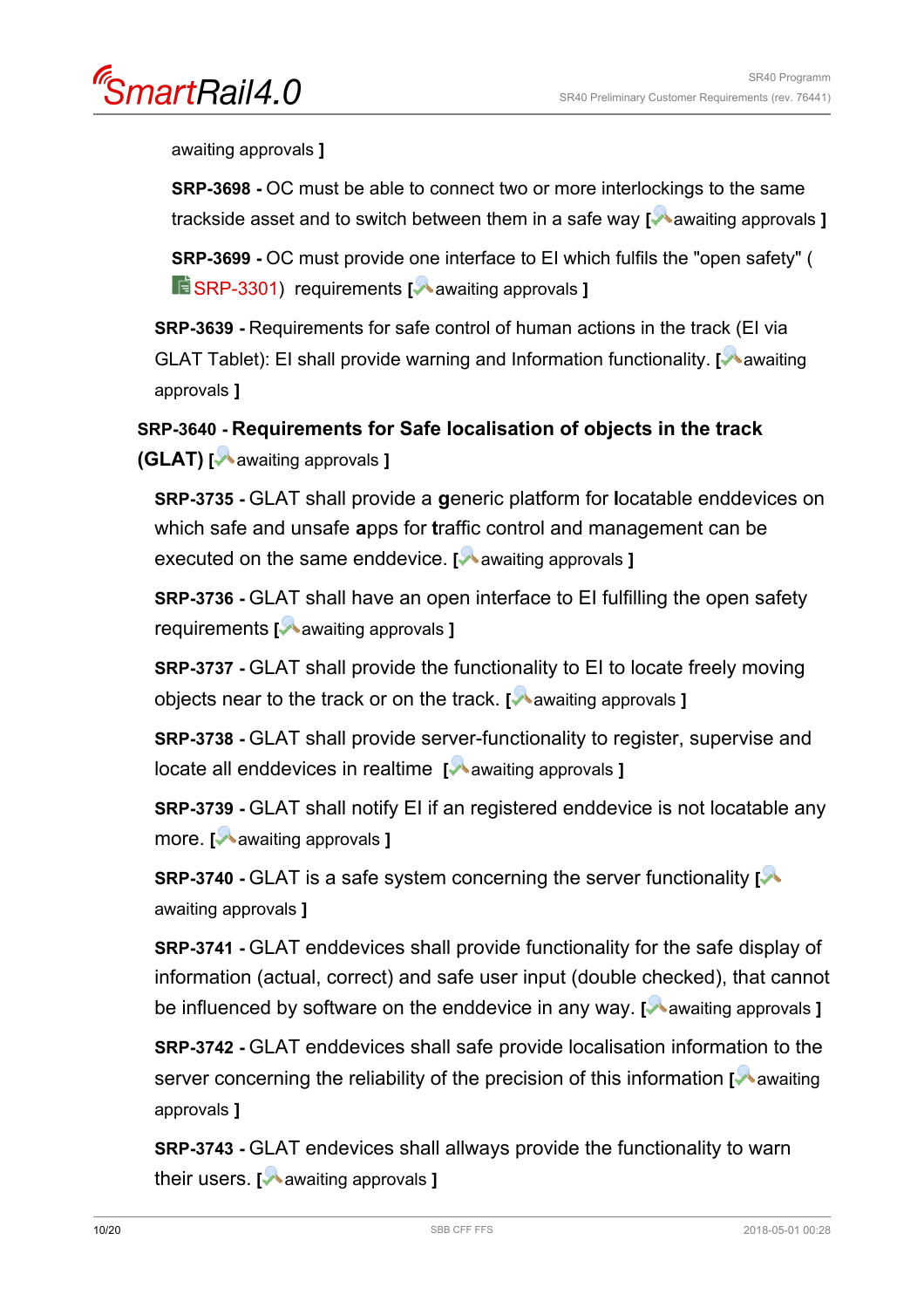**SRP-3744 -** GLAT enddevices shall be used as tablets, tags or portable systems e.g. for trackworker safety [**A** awaiting approvals ]

**SRP-3745 - GLAT Tags shall be used as train enddevices [Mawaiting]** approvals **]**

**SRP-3746 -** GLAT Tags shall be useable for locating people **[** awaiting approvals **]**

**SRP-3747 -** GLAT Tablet shall be able to execute a safe MTC app (e.g. EI-MTC). This means, that safe user-input and user-output is supported by the tablet. **[** awaiting approvals **]**

**SRP-4813 -** GLAT enddevices shall have a localisation precision and safety that allow conventional train detection systems to akquire their exact lateral front position (1.5m precision) [**A** awaiting approvals **]** 

**SRP-4815 -** GLAT enddevices shall have a localisation precision and safety that allow the application of train enddevices, which deliver a longitudinal Position with speed dependend precision between 5-50m. **[** awaiting approvals **]**

**SRP-4876 -** GLAT enddevices shall have a localisation precision and safety that allow conventional train detection systems to akquire their exact vertical position (3.5m precision) [**A** awaiting approvals **]** 

**SRP-3752 -** GLAT enddevices shall have a localisation precision and safety that allows conventional train detection systems to be replaced by mobile devices **[** awaiting approvals **]**

**SRP-3753 -** GLAT enddevices shall have a precision that allows EI to identify, in which track a trackuser is located and if he would interfere with movements on that track **[** awaiting approvals **]**

**SRP-3641 - Requirements for Building and maintaining CCS assets [** awaiting approvals **]**

**SRP-3642 -** Requirements for Automated engineering and planing (AMP) **[** awaiting approvals **]**

**SRP-3707 -** AMP shall provide functionality to automate the engineering and planning process for building and replacing trackside assets as much as economically possible **[** awaiting approvals **]**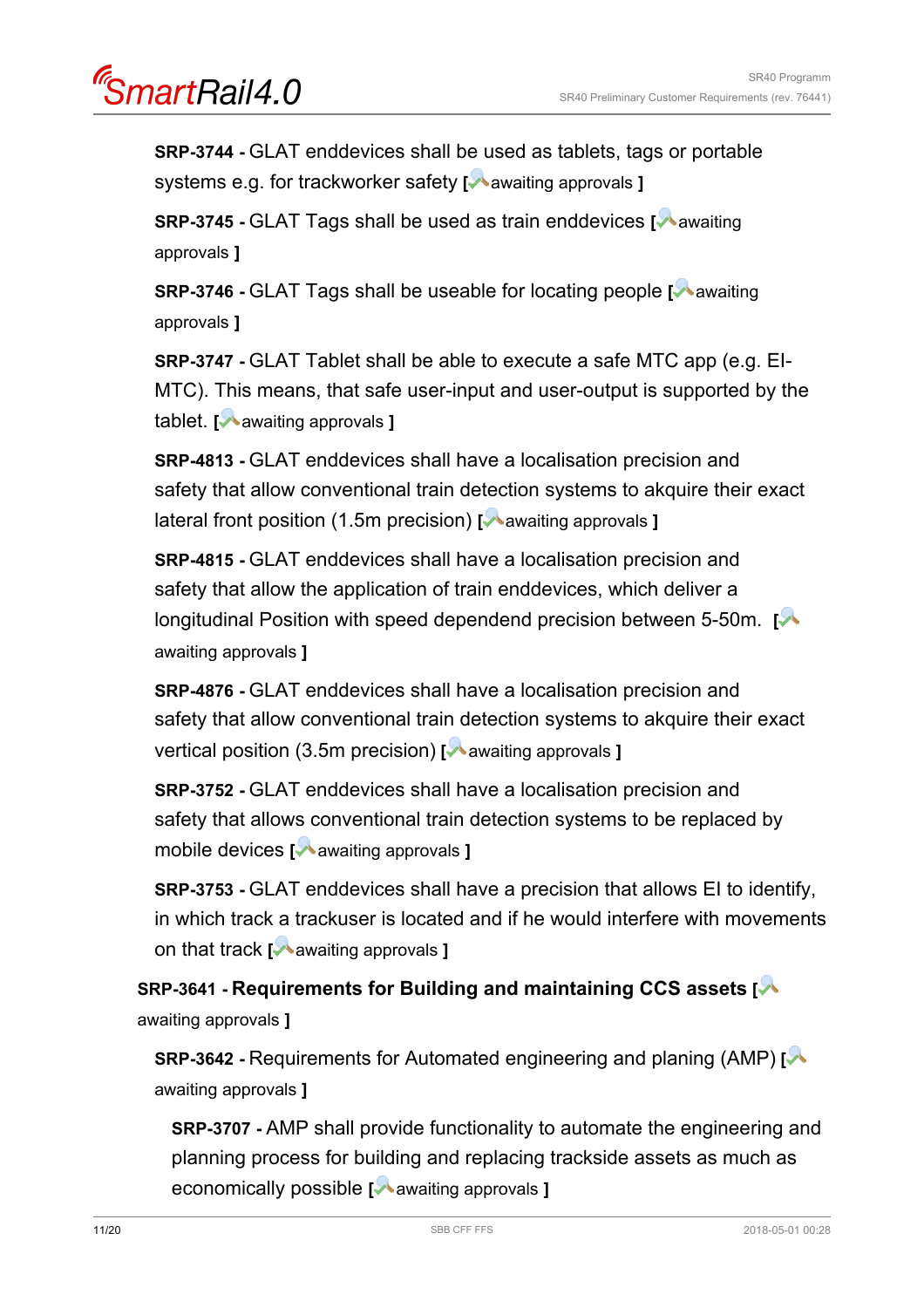artRail4.0

**SRP-4812 -** AMP shall provide functionality to automate the engineering and planning process for configering, comissioning and putting EI in operation as much as possible and economically reasonable **[** awaiting approvals **]**

**SRP-3643 -** Requirements for monitoring and diagnostic systems (DIAG) **[** awaiting approvals **]**

**SRP-4762 -** DIAG shall provide system diagnostic information for all SR40 systems **[** awaiting approvals **]**

**SRP-4763 -** DIAG shall provide functionality for a root cause analysis **[** awaiting approvals **]**

**SRP-3644** - Requirements for remote maintenance (RM) [ awaiting approvals ] **SRP-4764 -** RM shall provide a functionality to get fast access to the remote maintenance GUI of all SR40 systems [Mawaiting approvals ]

**SRP-3748 - Requirements for the Transfer System (data exchange system) [** awaiting approvals **]**

**SRP-3767 - General functionality of the Transfer System [A awaiting** approvals **]**

**SRP-3800 -** The transfer system must synchronize data objects with their functions, data and event-triggers/callbacks between different systems, as if these objects are identical. **[** awaiting approvals **]**

**SRP-3801 -** The transfer system must be able to handle the communication between safe systems in a safe way [ awaiting approvals ]

**SRP-3802 -** The transfer system shall be able to use different carriers to fulfil its function and to combine their capacity or use them as redundant carriers [ **a** awaiting approvals ]

**SRP-3768 - Requirements concerning FRMCS (Future Rail Mobile Communication System)** [ **A** awaiting approvals ]

**SRP-3803 -** FRMCS shall have the functionality, performance and the capacity to fulfil the needs of the SR40 components for mobile communication [**A** awaiting approvals ]

**SRP-3770 - Requirements for the onboard CCS equipment [** awaiting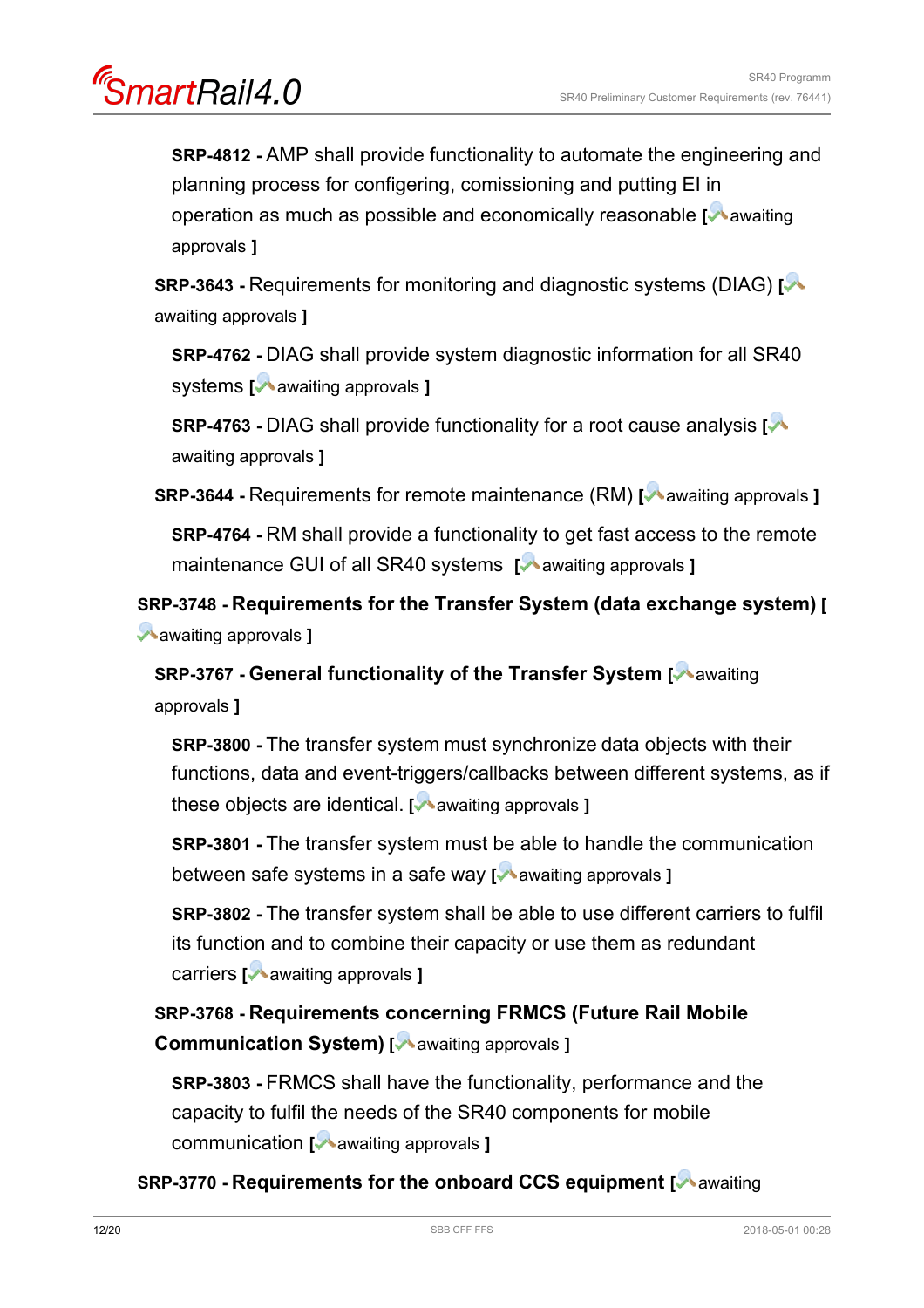nartRail4.0

#### approvals **]**

**SRP-3637 -** Requirements for Train control onboard (onboard, ETCS OBU) and for the EI-RBC: Defined in the TSI CCS. [ awaiting approvals ]

### **SRP-4760 - TSI CCS**

<http://www.era.europa.eu/document-register/pages/ccs-tsi.aspx>

### **SRP-3606 - Non-functional requirements [** awaiting approvals **]**

**SRP-3558 - Requirements for the program management [A awaiting]** approvals **]**

**SRP-3556 - SR40 Compliance Requirements [** awaiting approvals **]**

**SRP-3555 -** Programm Management must be compliant to suisse laws, suisse regulations und company-internal rules of SBB. [ awaiting approvals ]

**SRP-3557 -** SR40 Programm and its projects must work compliant to the regulations in [SRP-3154 - Regulative und normative Vorgaben](https://trace.sbb.ch/polarion/#/project/SR40_Programm/workitem?id=SRP-3154), as long as a deviation is not decided by the responsible authority. **[** awaiting approvals **]**

**SRP-4808 - Requirements for the SR40 developement process [Mawaiting]** approvals **]**

**SRP-4807 -** Components shall be developed like products for a open market **[** awaiting approvals **]**

**SRP-4811 -** Useful subsets of the SR40 Systems shall be useable as Independent applications **[** awaiting approvals **]** 

**SRP-4810 -** All concepts will be published for public usage (public license with minimal limitations concerning the usage and the compliance to the defined open interfaces). **[** awaiting approvals **]**

**SRP-4806 -** The developement of third party products using SR40 concepts shall be as simple as possible. **[** awaiting approvals **]** 

**SRP-3602 - LifeCycle optimisation: Architectural requirements [A awaiting]** approvals **]**

**SRP-3603 -** It shall be easy to Change or exchange software and hardware from different types or vendors in SR40 systems (FFFiS principle). [A awaiting approvals **]**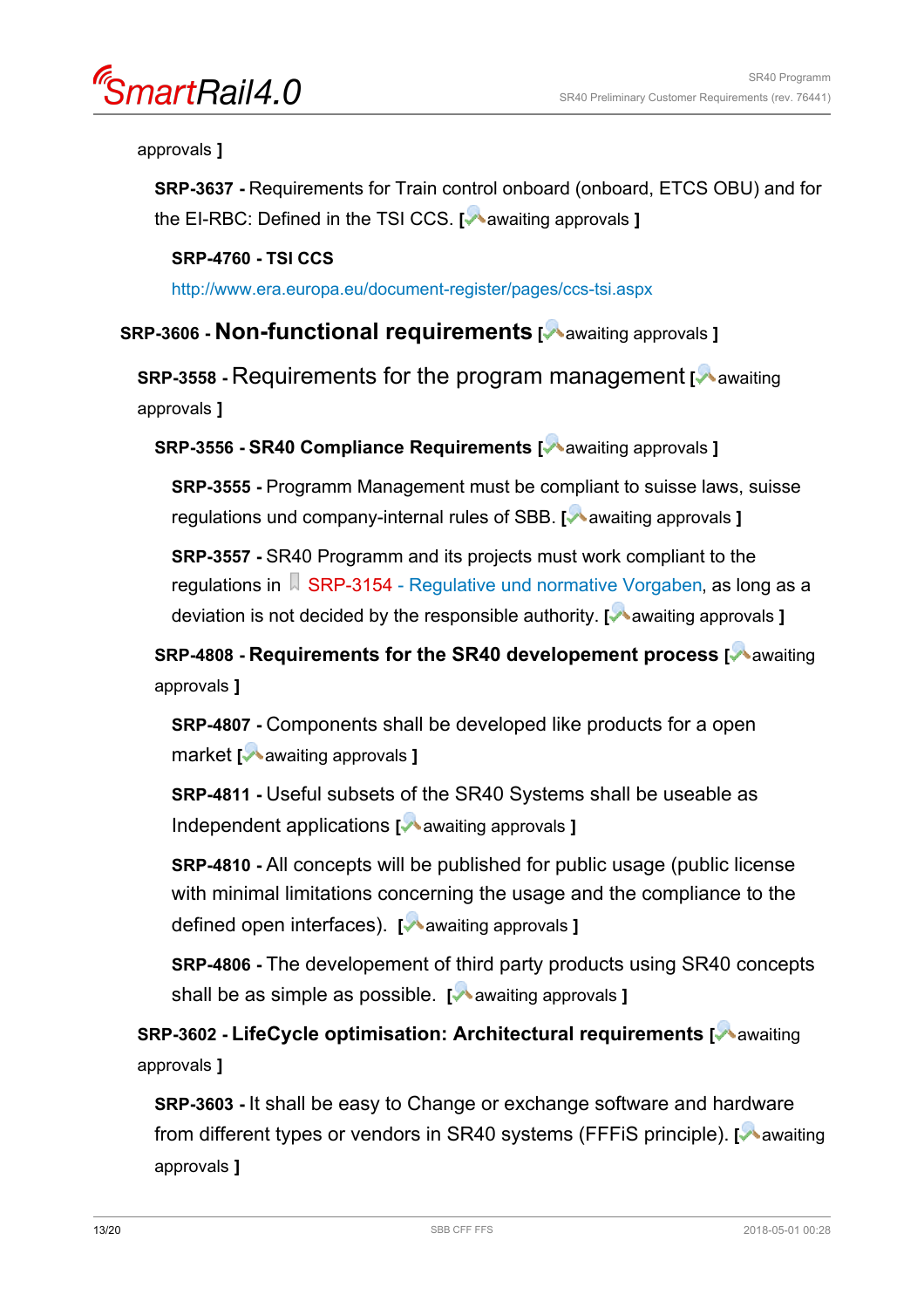artRail4.0

**SRP-3708 -** In a subsystem of SR40 there shall be an hardware abstraction layer (HAL) between application software and Hardware (where aplicable) **[** awaiting approvals **]**

**SRP-3709 - Hardware shall be connected to the HAL over open interfaces.** For safe components these interfaces shall fulfil the open safety requirements. **[** awaiting approvals **]**

**SRP-3710 -** Hardware status and capabilities shall be represented by the HAL to the application software as abstract description and API independent from technologies (capability profiles) [ $\blacktriangleright$  awaiting approvals **]**

**SRP-3716 -** If a hardware is replaced with a different hardware with the same capabilities the HAL shall assure that there is no need to change or configure the application software, even for safe applications [**Maxaiting**] approvals **]**

**SRP-3717 -** As Addition to the HAL there should by a aggregation layer, that can interface with sensor fusion and actor fusion subsystems based on specific raw data. These Subsystems shall combine capabilities of different sensors or different actors to one virtual component with a combined capability **[** awaiting approvals **]**

**SRP-3714 - Handable independent components in the right size [ awaiting** approvals **]**

**SRP-3715 -** The SR40 architecture shall be devided in small independent components with open interfaces. For safe components these interfaces shall fulfil the open safety requirements. [Mawaiting approvals ]

**SRP-3718 -** Open interfaces: Open interfaces must not be defined in a way, that only certain products can be connected. [**A** awaiting approvals **]** 

**SRP-3719 -** Interfaces shall always be defined with an upward- and downward compatible mechanism (profile based protocol negotiation). **[** awaiting approvals **]**

**SRP-3720 -** Interfaces are always the first step in the definition of the architecture. Interface-definitions also define the functional scope of its communicating partners. **[** awaiting approvals **]**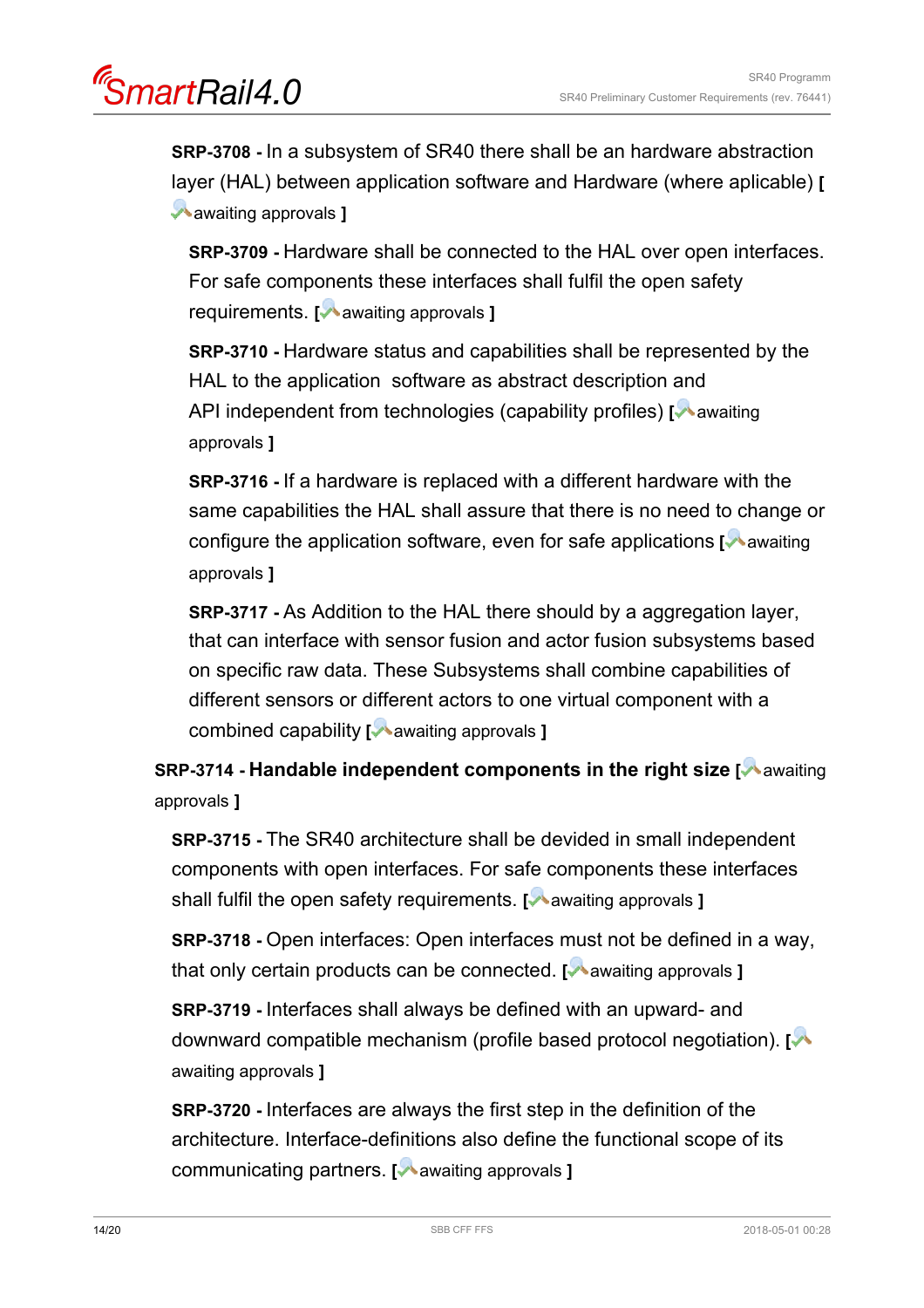nartRail4.0

**SRP-3721 -** Components shall have a size, that enables also smaller companies to provide products [ awaiting approvals ]

**SRP-3722 -** Interfaces shall have a structure and protocol that allows the easy exchange of components at runtime [**A** awaiting approvals ]

**SRP-3754 -** I**ndependent life cycles [** awaiting approvals **]**

**SRP-3755 -** The architecture shall provide a set of interfaces that allow the components to have independent life cycles [ awaiting approvals ]

**SRP-3756 -** The HAL of components shall generate the flexibility to have different life cycles for hardware and software [A awaiting approvals ]

**SRP-3773 - Regional splits, open system scaling [** awaiting approvals **]**

**SRP-3774 -** SR40 and its components must allow to split the system into instances responsible for a part of an topology working together as one system **[** awaiting approvals **]**

**SRP-3607 - Performance and capacity requirements for the System [** awaiting approvals **]**

**SRP-3771 -** SR40 shall have the technical performance and technical capacity to handle a traffic density twice as high as on the SBB Network in 2017 **[** awaiting approvals **]**

**SRP-4809 -** SR40 shall be able to handle every type of usual railway traffic (high speed, main line, regional, metro, on demand), that is existing today **[** awaiting approvals **]**

**SRP-4740 - The amount of users of the SR40 systems shall be possibly as** high as necessary for the biggest existing railways. **[Markor** approvals **]** 

**SRP-3608 - Compatibility and interoperabilty requirements [** awaiting approvals **]**

**SRP-3775 -** SR40 must be compliant to euopean interoperability standards (TSI) **[** awaiting approvals **]**

**SRP-3776 -** SR40 must be able to interface to surrounding foreign systems (other companies, other countries) **[** awaiting approvals **]**

**SRP-3777 -** SR40 must be upwards compatible to an extended functionality to plan, control and integrate multimodal traffic, in which every type of traffic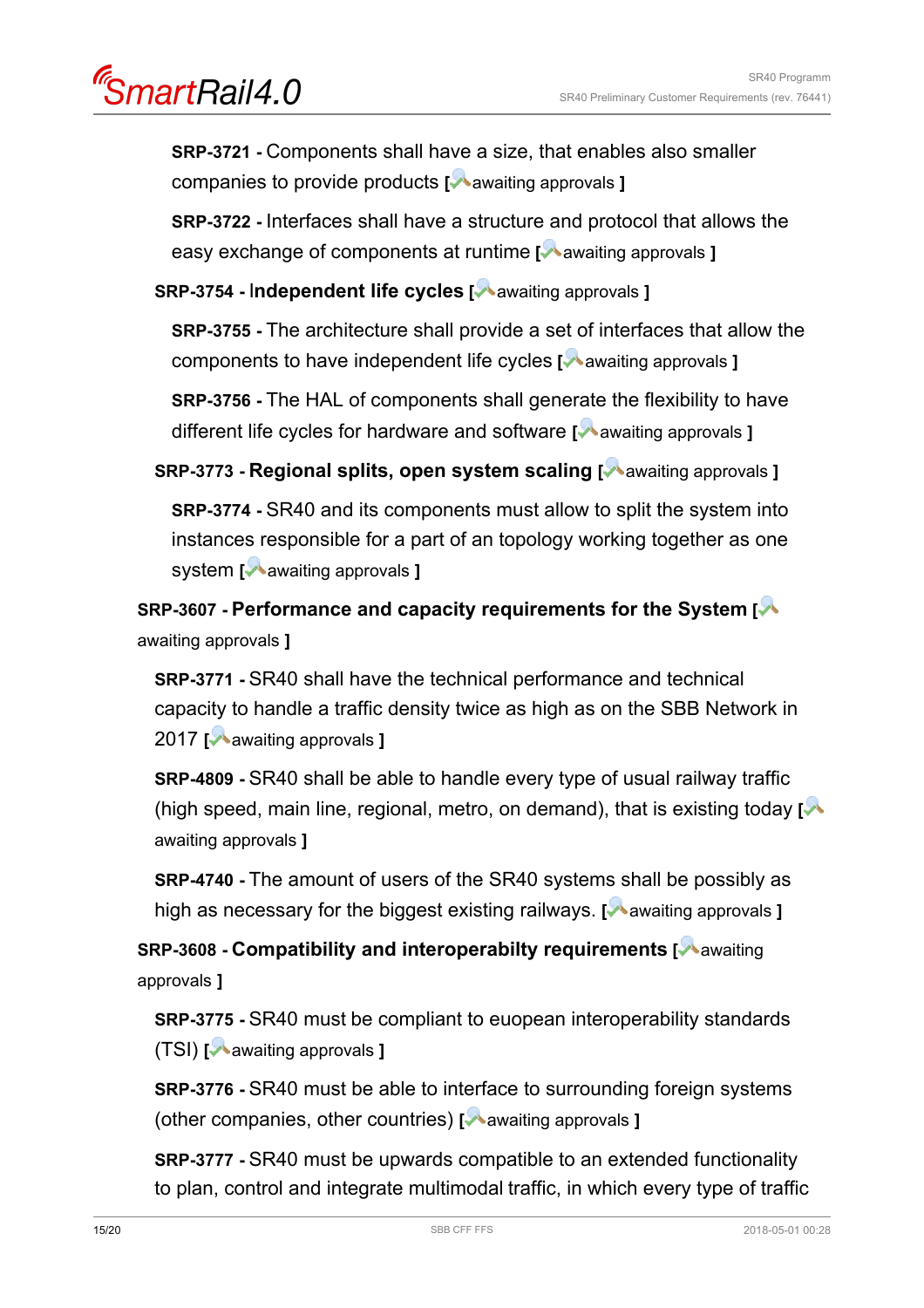SmartRail4.0

follows a physical or electronic track [ awaiting approvals ]

### **SRP-3609 - Portability Requirements (Adaptability, Installability,**

**Replaceability) [** awaiting approvals **]**

**SRP-4890 -** SR40 component shall be configurable in a way that they can be used in all typical types of railways with national requirements (mainline, regional, Metro) **[** awaiting approvals **]**

**SRP-4889 -** SR40 components shall be easy to install, following the idea of "plug&play" **[** awaiting approvals **]**

**SRP-4892 - SR40 components shall be replaceable on runtinme [ awaiting** approvals **]**

**SRP-4891 -** SR40 component-interfaces shall be defined with a mechanism, that allows components, using an older special protocol version to communicated with components, that are using a newer version **[** awaiting approvals **]**

### **SRP-3610 - Safety requirements.**

**See: [SR40 Safety Targets](https://trace.sbb.ch/polarion/#/project/SR40_Programm/wiki/70_safety/SmartRail%2040%20Safety%20Targets) and [SR40 Safety Rules for Safe Systems](https://trace.sbb.ch/polarion/#/project/SR40_Programm/wiki/70_safety/SR40_Safety_Rules_for_Safe_Systems_SRSS) [\(SRSS\)](https://trace.sbb.ch/polarion/#/project/SR40_Programm/wiki/70_safety/SR40_Safety_Rules_for_Safe_Systems_SRSS) [** awaiting approvals **]**

**SRP-5193 -** SR40 applications must fulfil the SR40 safety targets and the SR40 safety rules for safe systems. If a safety relevant design decision hast to be taken, that is not covered by these two requirement sets, the highest safety level has to be reached, that can be achieved in an economic and affordable way. **[Maddell** awaiting] approvals **]**

### **SRP-3611 - Availability requirements [** awaiting approvals **]**

**SRP-3778 -** SR40 and its components shall fulfil all availability targets that can be achieved in an economic and affordable way. **[** awaiting approvals **]**

### **SRP-3612 - Maintainability requirements [** awaiting approvals **]**

**SRP-3779 -** SR40 and its components shall fulfil all maintainability targets that can be achieved in an economic and affordable way. **[** awaiting approvals **]** 

**SRP-3780 -** SR40 components shall provide remote diagnostics, remote configuration and remote repair even if they are safe components. [Mawaiting] approvals **]**

**SRP-3781 -** SR40 shall support the replacement on runtime where economically possible **[** awaiting approvals **]**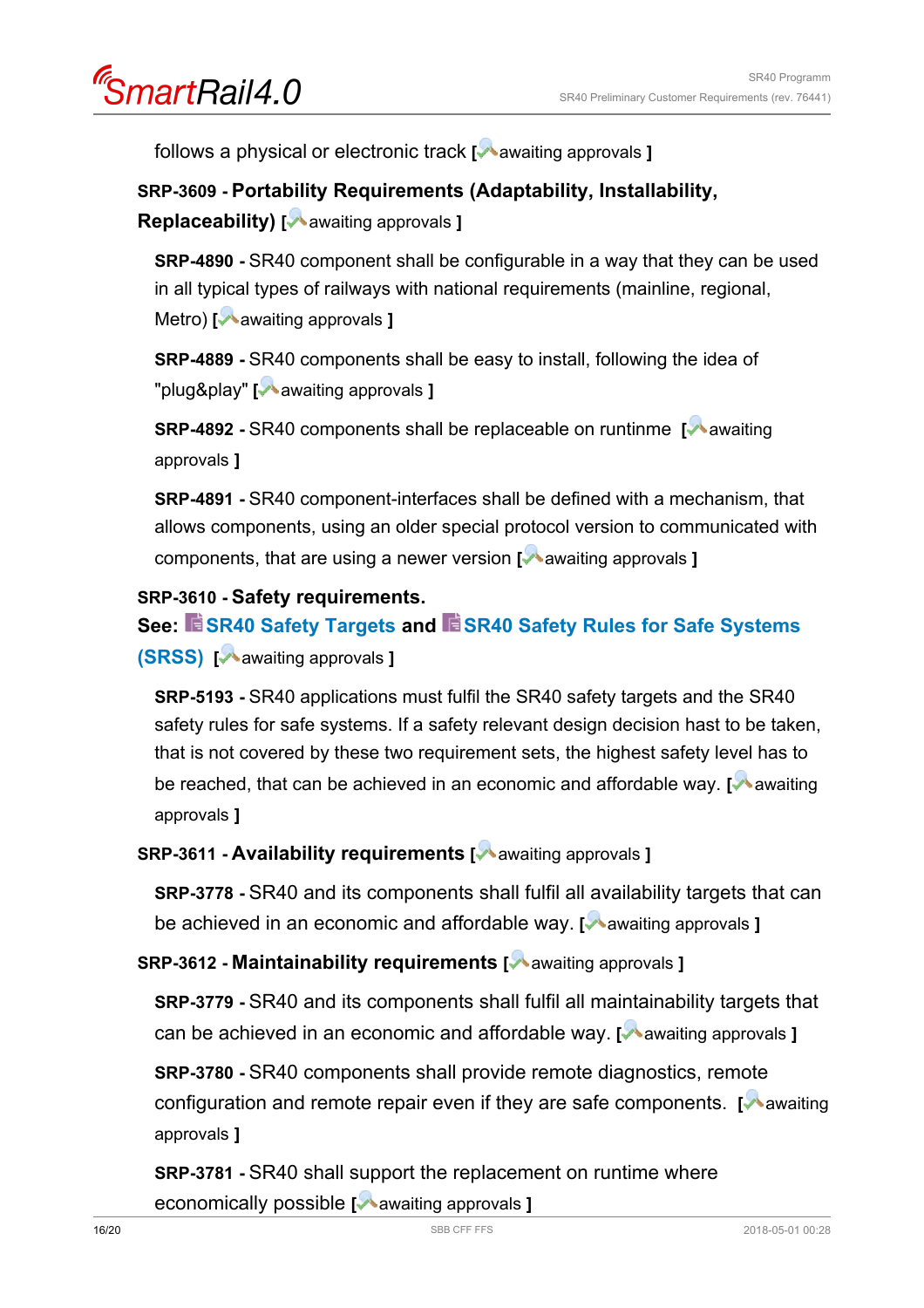### **SRP-3613 - Security requirements [** awaiting approvals **]**

**SRP-3757 -** SR40 and its components shall provide the highest security level that can be achieved in an economic and affordable way. **[** awaiting approvals **]**

**SRP-4749 -** The interaction of safety and security processes and systems musst fullfil special high requirements, for example: [<sup>1</sup> awaiting] approvals **]**

**SRP-2121 -** The system shall store all information in such a way that only a defined group of employees can access the data. [ **a**waiting approvals ]

**SRP-2120 -** The security keys shall be stored securely. The private key should be generated and stored only on the hardware where they are used. **[** awaiting approvals **]**

**SRP-2122 -** High data privacy requirements for localization information of person related GLAT Tag. **[** awaiting approvals **]**

**SRP-2119 -** The system must ensure a very high level of integrity and authenticity for everything that is involved in the safety critical control of the outside world, such that an attacker cannot take over control of parts of the system. **[** awaiting approvals **]** 

**SRP-3614 - Reliability, availability and maintainability requirements (RAM) [** awaiting approvals **]**

**SRP-4741 -** At Minimum SR40 and ist components shall allow to fullfill the RAM requirements of today. **[** awaiting approvals **]** 

**SRP-3615 - Environmental and physical requirements [** awaiting approvals **]**

**SRP-3792 -** SR40 components must be as robust as necessary and defined in the use case Environment. **[** awaiting approvals **]**

**SRP-3616 - Life cycle Management requirements [** awaiting approvals **]**

**SRP-3793 -** SR40 components shall provide functionality to support their life cycle management **[** awaiting approvals **]**

**SRP-3617 - Usability requirements [** awaiting approvals **]**

**SRP-3783 -** MMI shall be self explaining **[** awaiting approvals **]**

**SRP-3784 -** MMI shall achieve high productivity **[** awaiting approvals **]**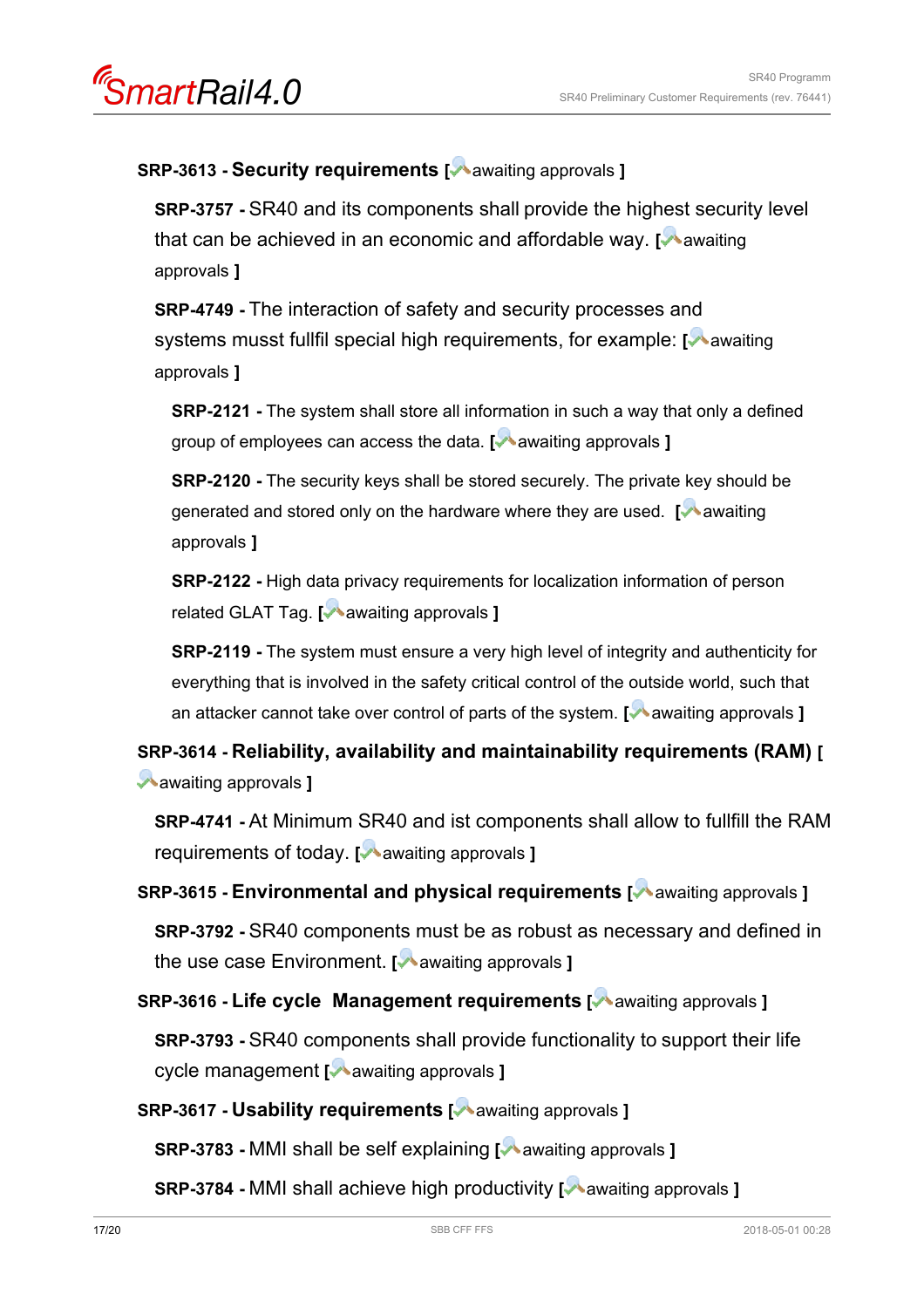**SRP-3788 -** MMI must be as robust as necessary in the use case enviroment **[** awaiting approvals **]**

**SRP-3789 - MMI** should have a positive style and design [ awaiting approvals ]

**SRP-3790 -** MMI should react in a short period or show pending processes **[** awaiting approvals **]**

### **SRP-3618 - Migration requirements [** awaiting approvals **]**

**SRP-3723 -** The SR40 architecture and functionality shall allow the migration of large transport network segments in one step [A awaiting approvals ]

**SRP-3794 -** The SR40 architecture shall allow to split migrations and rollouts in industrial processes **[** awaiting approvals **]**

**SRP-3724 -** The SR40 architecture and its components shall allow**,** that single SR40 components are integrated in legacy architectures. Especially for TMS, EI, GLAT and ATO. **[** awaiting approvals **]** 

**SRP-3619 - Obsolescence requirements [** awaiting approvals **]**

**SRP-3795 -** SR40 components shall be designed for a lifespan, where the index of LCC/lifespan has the lowest value [ awaiting approvals ]

**SRP-3796 -** SR40 components shall support diagnostic functionality for a prognosis of the end of life **[** awaiting approvals **]** 

**SRP-3620 - Other non functional requirements [** awaiting approvals **]**

**SRP-5226 -** SR40 components shall fulfil "state of the art" requirement levels concerning

**Privacy** LCC Implementation **Supportability Compliance Capacity** Time, Performance, Throughput **Effectiveness** Accessability Accountability, Monitoring, Diagnosis **Reusability** Resilience Fault Tolerance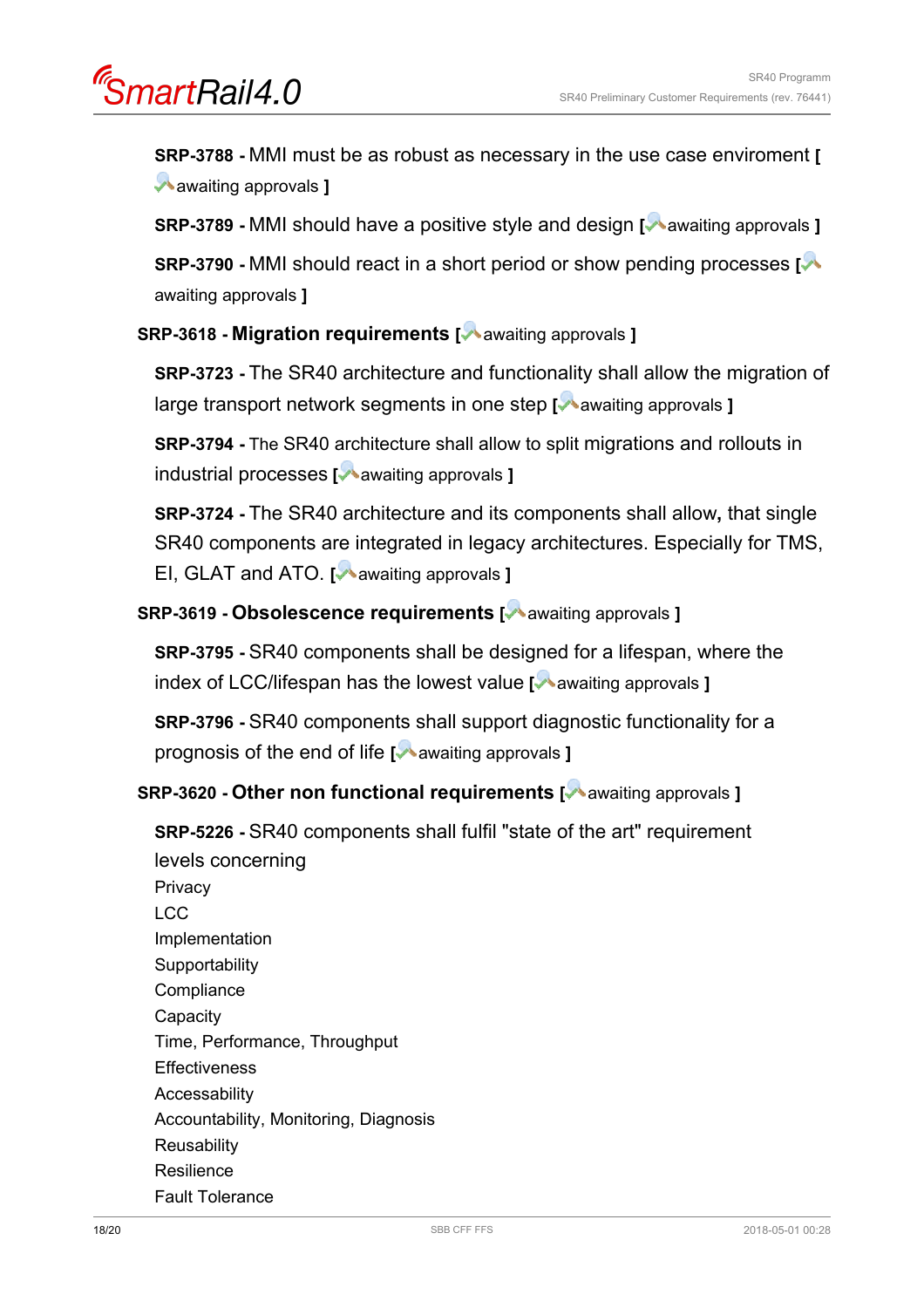

Adaptability and Extensability **Scaleability Portability** Configuration Management Testability and Tests Backup and Recovery Robustness and Stability Self-Sufficiency Form and Fit Design Environmental protection EM Radiation and Robustness Physical Protection and Robustness Climate and Humidity Robustness **[** awaiting approvals **]** 

## **SRP-3621 - Requirements concerning business change [** awaiting

approvals **]**

**SRP-3797 -** Business change projects shall be divided into reasonable short steps and should start as early as economically reasonable [Mawaiting] approvals **]**

**SRP-3798 -** Business change projects must not create instable production situations **[** awaiting approvals **]**

**SRP-3799 -** The implementation of new systems in business change projects is always executed with prepared business continuity measures, if something

goes wrong **[** awaiting approvals **]**